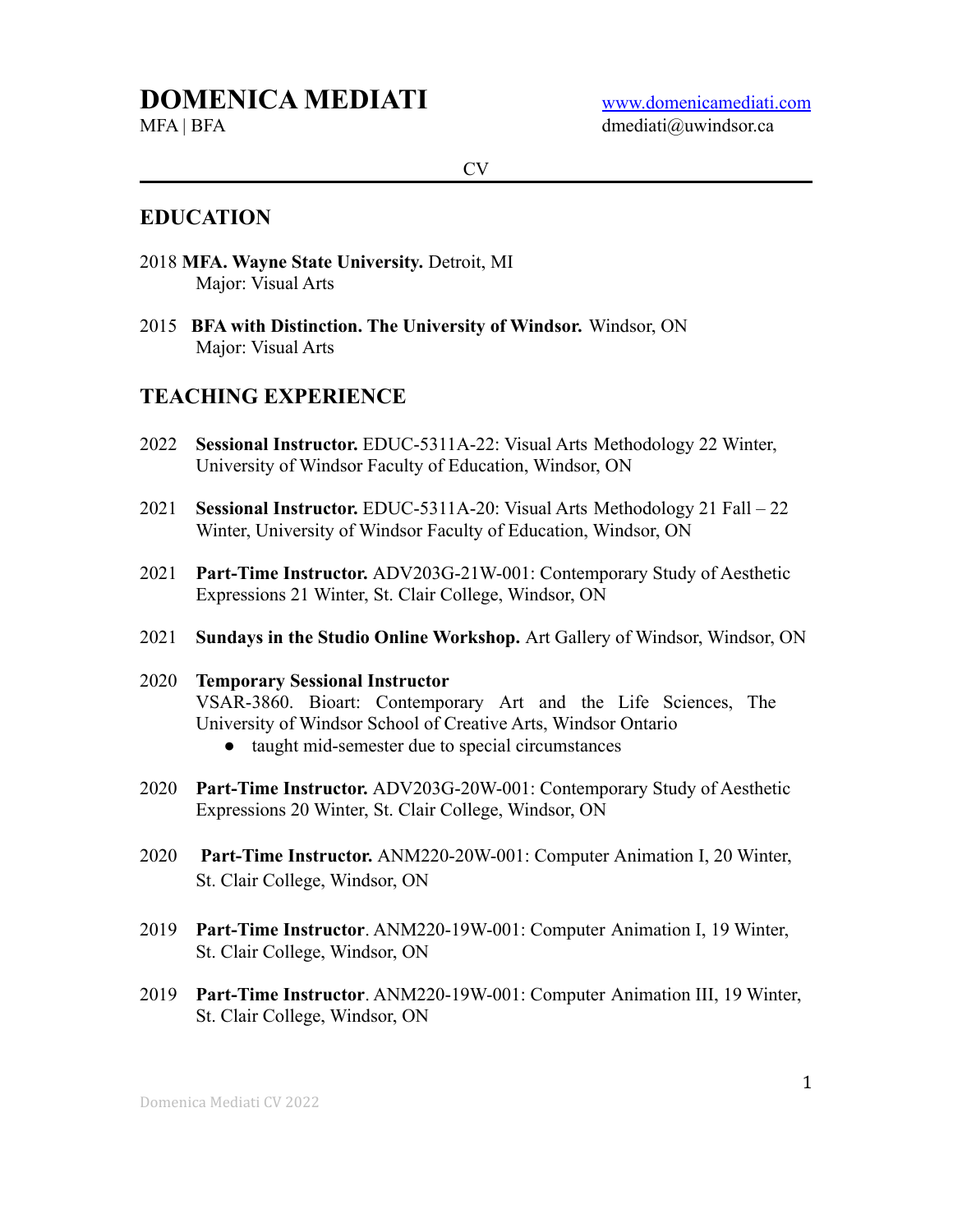- 2018 **Part-Time Instructor**. ANM140-18F-001: Introduction to Digital Media 18 Fall, St. Clair College, Windsor, ON
	- taught mid-semester due to special circumstances
- 2018 **Substitute Collegiate Instructor**. Professor Richard Hayley's Advanced Time-Based Media III: Experimental 3D Animation (Maya 2018) (After Effects), Wayne State University, Detroit, MI
- 2017 **Substitute Collegiate Instructor**. Professor Adrian Hatfield's Oil Painting I Class, Wayne State University, Detroit, MI
- 2016 **Substitute Collegiate Instructor**. Professor Adrian Hatfield's Oil Painting II Class, Wayne State University, Detroit, MI

**Substitute Collegiate Instructor**. Professor Adrian Hatfield Oil Painting III Class, Wayne State University, Detroit, MI

### **RELATED WORK HISTORY**

2019-Present **Research Assistant and Coordinator**. INCUBATOR Art Lab, SOCA University of Windsor, Windsor Ontario

- Manage a team of undergraduate and graduate researchers
- Manage payroll, websites, social media and workshops for the lab

2010-2019 **Art Studio Manager and Instructor**. Pottery and Palettes Create Your Own Art Studio, Tecumseh ON

- Manage a team of studio assistants
- Manage payroll, websites, social media and community workshops for the studio
- 2018 **Painting Instructor**. Math and Art Night, Christ the King Elementary School, Windsor, ON

### **COMMITTEES/ LECTURES/ INTERNSHIPS**

- 2018 **Graduate Committee Student Representative**. The Art Department, Wayne State University, Detroit, MI **Exhibitions Committee Student Representative**. The Art Department, Wayne State University, Detroit, MI **Gallery Talk**: 2018 WSU MFA Thesis Exhibition. Discussion moderated by Sarah Rose Sharp with pending publication. Art Department Gallery, Wayne State University, Detroit, MI
- 2015 **Visiting Artist Lecture**. Professor Lisa Baggio's Senior Drawing Class, University of Windsor School of Creative Arts, Windsor, ON
- 2014 **Visual Arts Internship**. The Art Gallery of Windsor, Windsor, ON